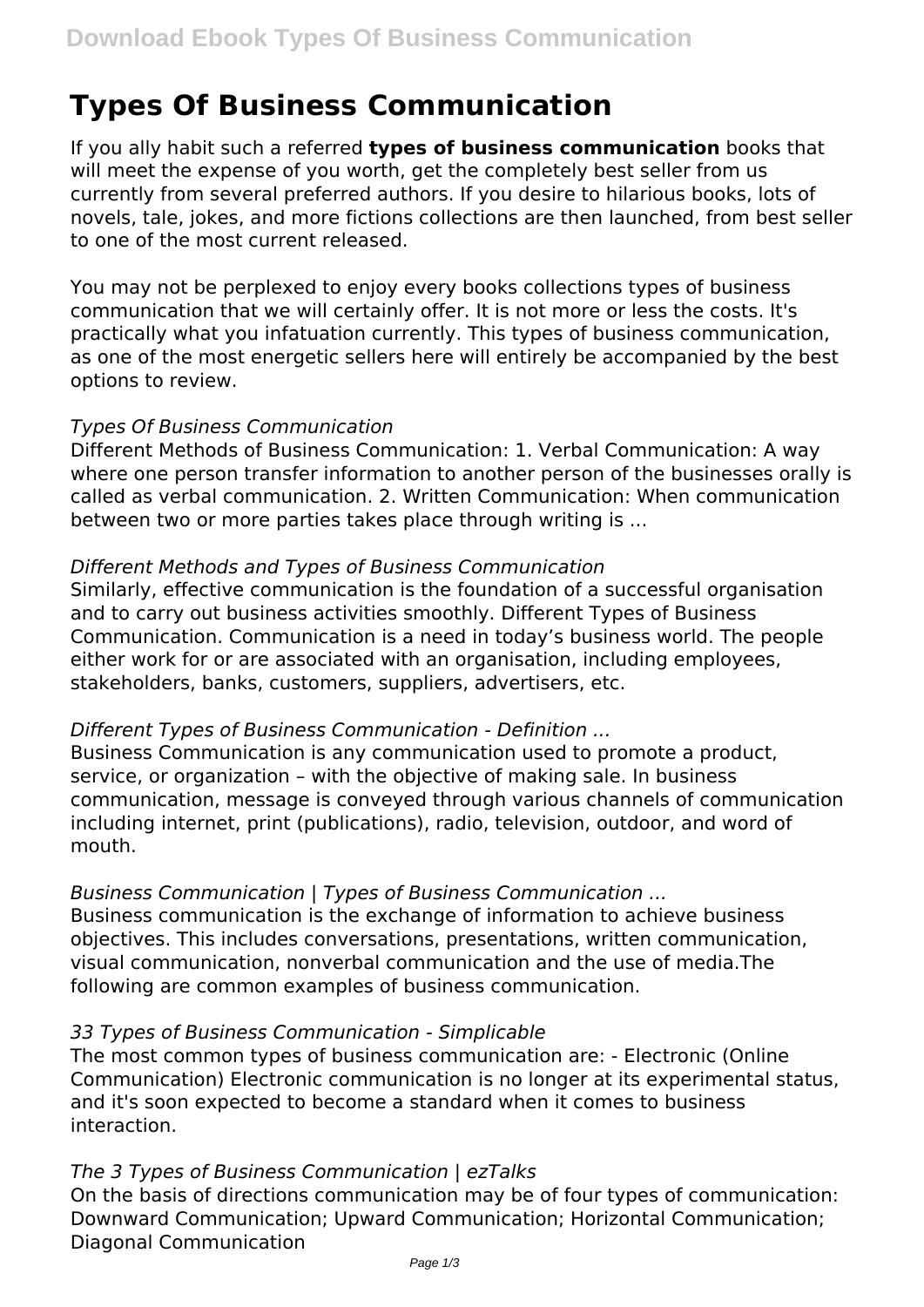# *10 Types Of Communication | Different Form | Business 2020*

Understanding that there are different types of communication for business allows you to maximize your team's effectiveness. Email, meetings, and interpersonal communication are all different but play an integral part in team performance.

## *Types Of Business Communication | Management Consulted* The four basic types of business communication are internal (upward), internal

(downward), internal (lateral) and external.

*Types of Business Communications | Small Business - Chron.com* Different Types of Communication in Business. Verbal Communication: When information is exchanged between the parties through words, it is called verbal communication. It is a word-based communication. Verbal Communication can be of two types – Written Communication and Oral Communication.

## *Different Types of Communication in Business*

Business Communication Methods. Different methods of communicating in a business are as below: 1. In-person (Face-to-Face) Business Communication: Inperson communication is the most common and preferred method of business communication. As it is generally in the form of meetings or conferences which is face to face communication format.

# *Business Communication: Definition, Types, Examples ...*

For this reason, it is paramount that professionals working in business environments have first-class communication skills. There are three basic types of communication: verbal, non-verbal, and written. If you want to succeed in business, you need to master each of these types of communication.

# *Types of Communication: Verbal, Non-verbal and Written ...*

There are two types of communication when considering the formality of the communication. One is the formal and official type of communication which can be emails, letterheads, memos, reports and other such kinds of written material. These are considered as documentary evidence and certain formality is associated with them.

## *Five Types of Communication - Types of Communications Skills*

There are four main types of communication we use on a daily basis: Verbal, nonverbal, written and visual. Let's take a look at each of these types of communication, why they are important and how you can improve them for success in your career. Easily apply to jobs with an Indeed Resume. Create your resume.

## *4 Types of Communication (With Examples) | Indeed.com*

TYPES OF COMMUNICATION •Communication can be classified into following types-1.FORMAL AND INFORMAL 2.ORAL AND WRITTEN 3.INTERNAL AND EXTERNAL 4.VERBAL AND NON-VERBAL 4. FORMAL COMMMUNICATION •When we consider style and purpose we can divide it into two sub groups, formal communication and informal communication.